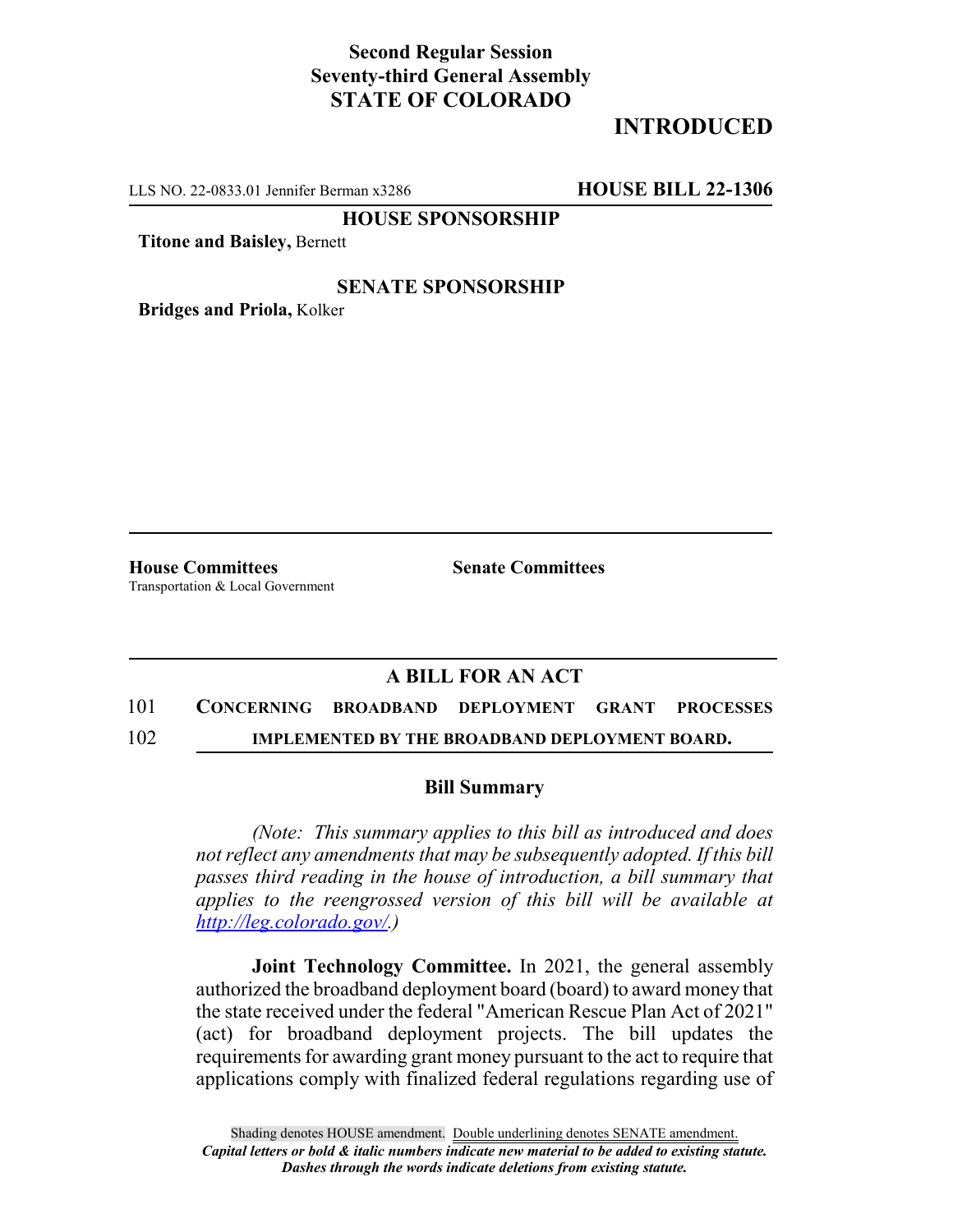money under the act. The bill also:

- Reduces the notice and comment period for an interested party to review and comment on a grant application from at least 60 days to 30 days;
- Exempts a grantee from the requirement to complete an approved project in 2 years or less if the grantee demonstrates to the board that the project is delayed due to a relevant disruption in the supply chain;
- Requires the board to apply the updated requirements to previously denied applications that sought grant awards under the act; and
- Establishes a process and remedies for appeals of a board decision regarding a grant application.

1 *Be it enacted by the General Assembly of the State of Colorado:*

2 **SECTION 1.** In Colorado Revised Statutes, 24-37.5-119, **amend** 3 (9)(a)(IV), (9)(l)(III), (9.5)(a), (9.5)(e), (9.5)(g), and (9.5)(h); and **add** 4 (15.5) as follows:

 **24-37.5-119. Broadband service - report - broadband deployment board - broadband administrative fund - creation - rules - legislative declaration - definitions - repeal.** (9) The board shall direct the commission to transfer money, in a manner consistent with this section, from the HCSM account dedicated for broadband deployment pursuant to subsection (3) of this section to approved grant applicants. The board shall develop criteria for awarding money for new projects to deploy broadband in unserved areas, including:

13 (a) (IV) The board shall establish a notice and comment period of 14 at least sixty THIRTY days within which any interested party, including a 15 local entity with jurisdiction over the area proposed to be served, whether 16 or not the entity provided a written certification as described in subsection 17  $(\theta)(a)(III)$  of this section, may review and comment on the application. 18 (l) Establishing reporting and accountability requirements for a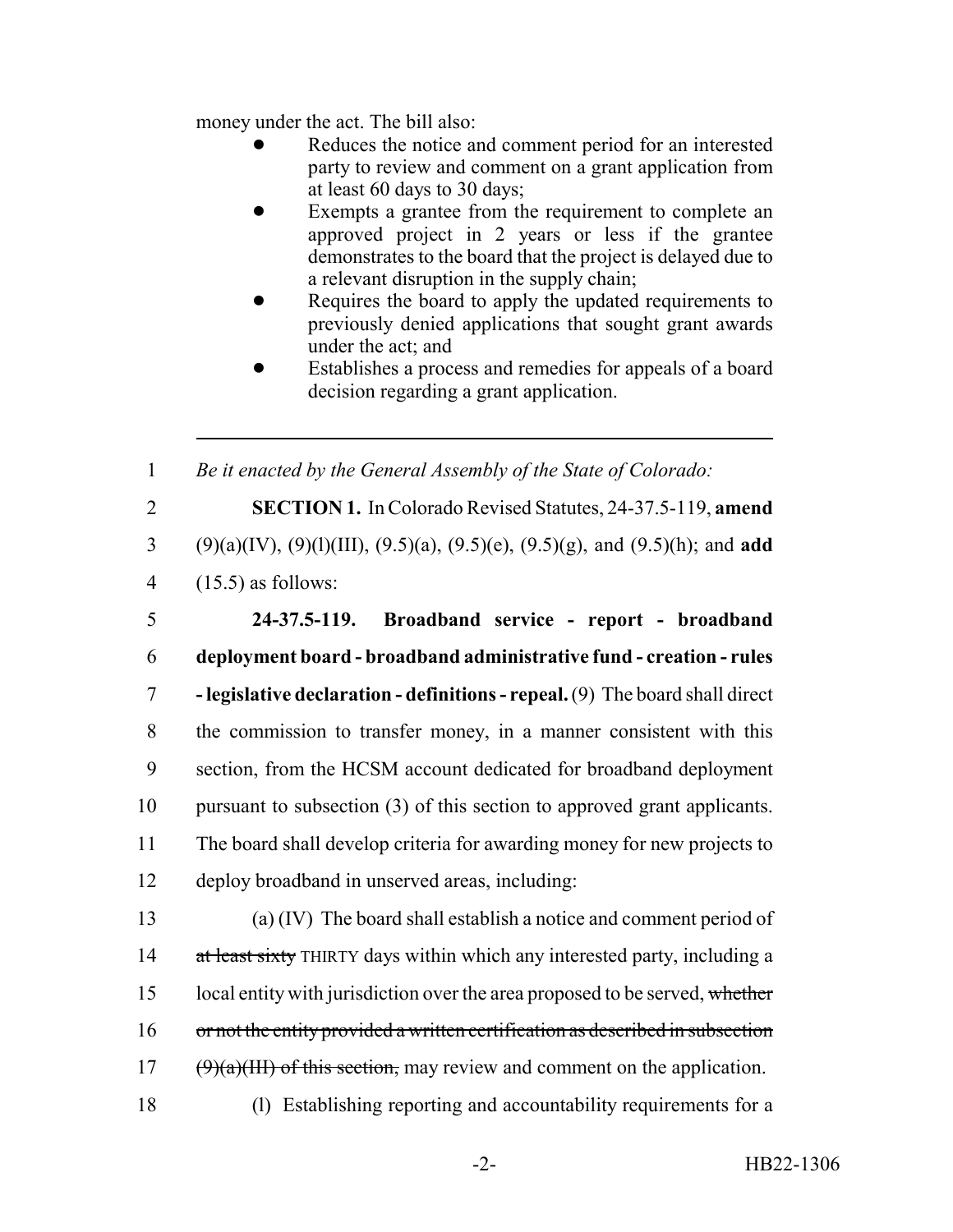1 project receiving financial support from the HCSM account dedicated to 2 broadband deployment pursuant to subsection (3) of this section, 3 including contractual requirements that:

4 (III) The applicant demonstrate an ability to complete the 5 proposed project within a reasonable time, not to exceed two years, unless 6 delayed:

7 (A) By a government entity; OR

8 (B) DUE TO A DEMONSTRATED RELEVANT DISRUPTION IN THE 9 SUPPLY CHAIN;

10 (9.5) (a)  $(H)$  The broadband stimulus grant program is hereby 11 created. As part of the grant program, the board, in any grant funding 12 cycle in 2021 that occurs after July 7, 2021:

13 (A) Is encouraged to award grant money to applicants that applied 14 for grants under subsection (9) of this section in the previous five years, 15 met all of the award criteria set forth in subsection (9) of this section but 16 were denied grants due to the insufficiency of grant money available at 17 the time of application, and, as determined by the board, continue to meet 18 all of the award criteria set forth in subsection (9) of this section; and 19 (B) May also award grant money to new grant applications

20 received.

 $(H)$  An applicant seeking a broadband stimulus grant under this subsection (9.5) must meet all of the grant award criteria set forth in 23 subsection (9) of this section and the requirements set forth in this subsection (9.5).

25 (e) With respect to grants awarded pursuant to this subsection 26 (9.5) and from money transferred to the broadband stimulus account from 27 the economic recovery and relief cash fund created in section 24-75-228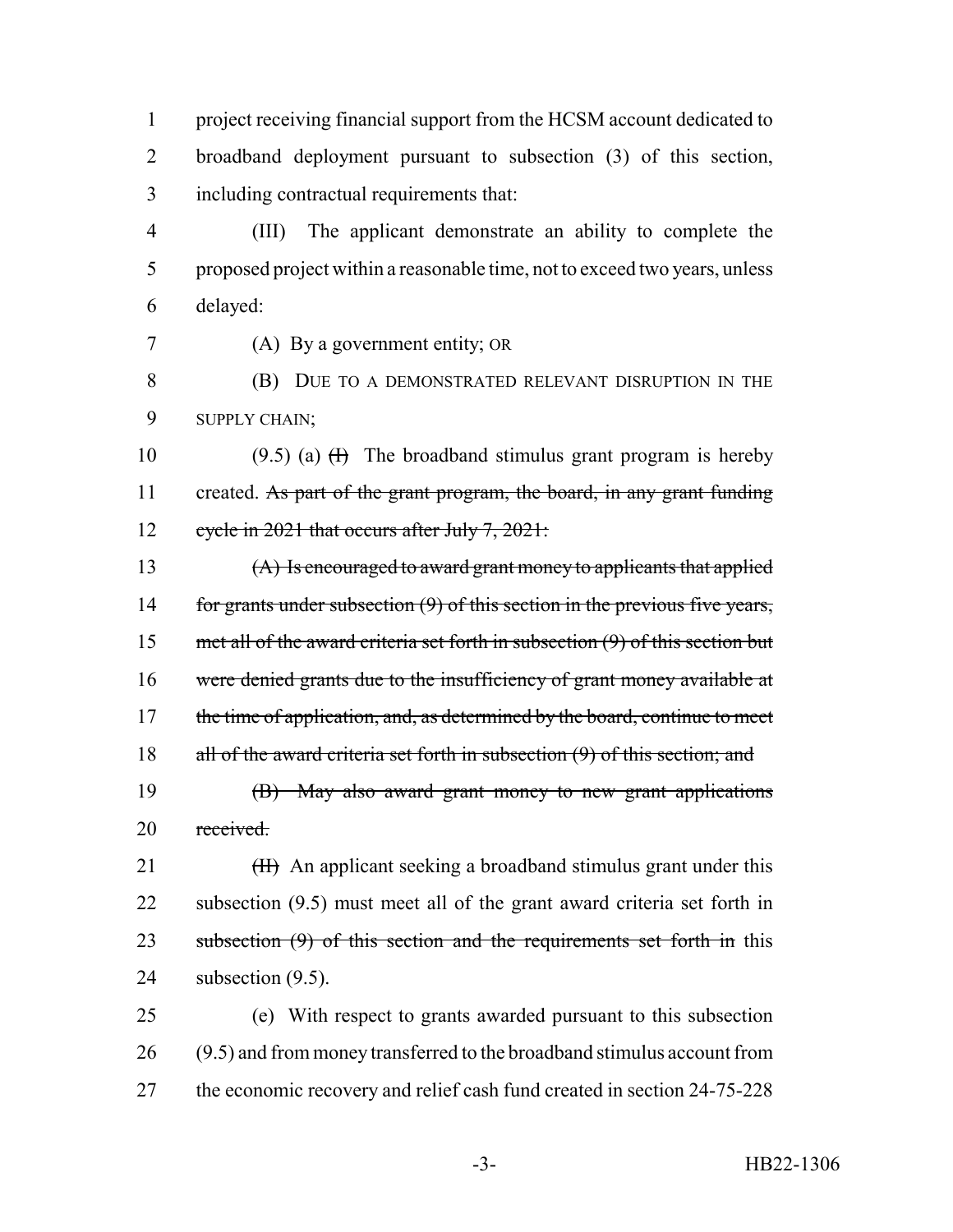(2)(a), grants may only be awarded for broadband projects that, pursuant 2 to ONLY IN ACCORDANCE WITH treasury department interim regulations implementing the federal "American Rescue Plan Act of 2021", Pub.L. 117-2, provide broadband infrastructure that is designed to provide service to unserved or underserved households and businesses and that is 6 designed to, upon completion: REFERRED TO IN THIS SUBSECTION  $(9.5)$  AS THE "TREASURY DEPARTMENT REGULATIONS".THE BOARD SHALL REVIEW EACH DENIED APPLICATION FOR GRANT MONEY PURSUANT TO THIS 9 SUBSECTION (9.5) THAT WAS RECEIVED BETWEEN JULY 1, 2021, AND THE EFFECTIVE DATE OF THIS SUBSECTION (9.5)(e), AS AMENDED, FOR COMPLIANCE WITH THE TREASURY DEPARTMENT REGULATIONS AND, IF THE APPLICATION COMPLIES WITH THE TREASURY DEPARTMENT REGULATIONS, SHALL AWARD GRANT MONEY AS SOON AS PRACTICABLE. (I) Reliably meet or exceed symmetrical one hundred megabits per second download and upload speeds; or (II) In cases where it is not practicable, because of the excessive

17 cost of the project or geography or topography of the area to be served by 18 the project, provide service meeting the standards set forth in subsection 19  $(9.5)(e)(1)$  of this section that:

20 (A) Reliably meets or exceeds one hundred megabits per second 21 download speed and is between at least twenty megabits per second and 22 one hundred megabits per second upload speed; and

23 (B) Is scalable to a minimum of one hundred megabits per second 24 download speed and one hundred megabits per second upload speed.

25 (g) As used in subsection  $(9.5)(e)$  of this section, "unserved or 26 underserved households and businesses" means one or more households 27 or businesses that are not currently served by a wireline connection that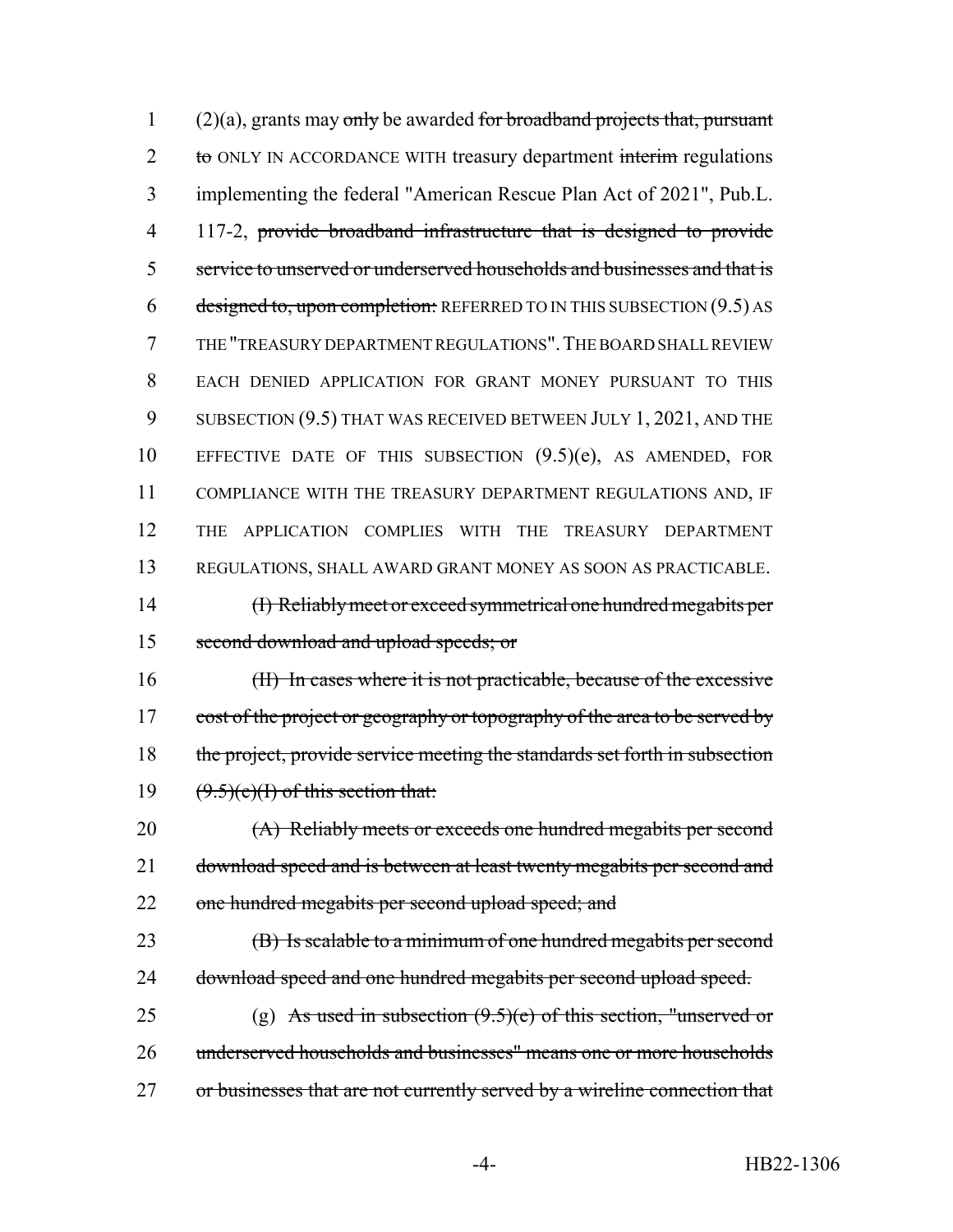reliably delivers at least twenty-five megabits per second downstream and 2 three megabits per second upstream. FOR APPLICATIONS SEEKING BROADBAND STIMULUS GRANTS PURSUANT TO THIS SUBSECTION (9.5), THE BOARD SHALL:

 (I) NOT APPLY THE GRANT REQUIREMENTS SET FORTH IN 6 SUBSECTIONS  $(9)$ ,  $(11)$ , AND  $(15)$  OF THIS SECTION;

 (II) REVIEW THE APPLICATIONS ONLY FOR COMPLIANCE WITH THE TREASURY DEPARTMENT REGULATIONS; AND

 (III) IMPLEMENT PROCESSES FOR APPEALS AND FOR EXERCISING RIGHTS OF FIRST REFUSAL THAT ARE SUBSTANTIALLY SIMILAR TO THE PROCESSES SET FORTH IN SUBSECTIONS (9) AND (15.5) OF THIS SECTION, 12 INCLUDING THE PROVISIONS IN SUBSECTION (9) OF THIS SECTION THAT 13 AFFORD RIGHTS TO INCUMBENT PROVIDERS.

 (h) This subsection (9.5) is repealed, effective September 1, 2023 FOR ALL GRANTS AWARDED PURSUANT TO THIS SUBSECTION (9.5), THE BOARD SHALL REQUIRE GRANTEES TO COMPLY WITH ALL CONTRACTING, 17 REPORTING, AND ACCOUNTABILITY REQUIREMENTS SET FORTH IN THE TREASURY DEPARTMENT REGULATIONS AND MAY REQUIRE GRANTEES TO COMPLY WITH SOME OR ALL OF THE REPORTING AND ACCOUNTABILITY 20 REQUIREMENTS SET FORTH IN SUBSECTION (9)(1) OF THIS SECTION.

21 (15.5) (a) AN APPEAL OF A BOARD DECISION SHALL BE HEARD IN 22 THE DISTRICT COURT OF THE CITY AND COUNTY OF DENVER AND MUST BE FILED WITHIN THIRTY DAYS AFTER THE BOARD'S PUBLICATION OF THE DECISION.

 (b) IF AN APPELLANT PREVAILS ON APPEAL, THE COURT MAY ORDER THE BOARD TO AWARD THE APPELLANT THE GRANT MONEY THAT THE APPELLANT REQUESTED IN ITS APPLICATION TO THE BOARD, ALONG WITH